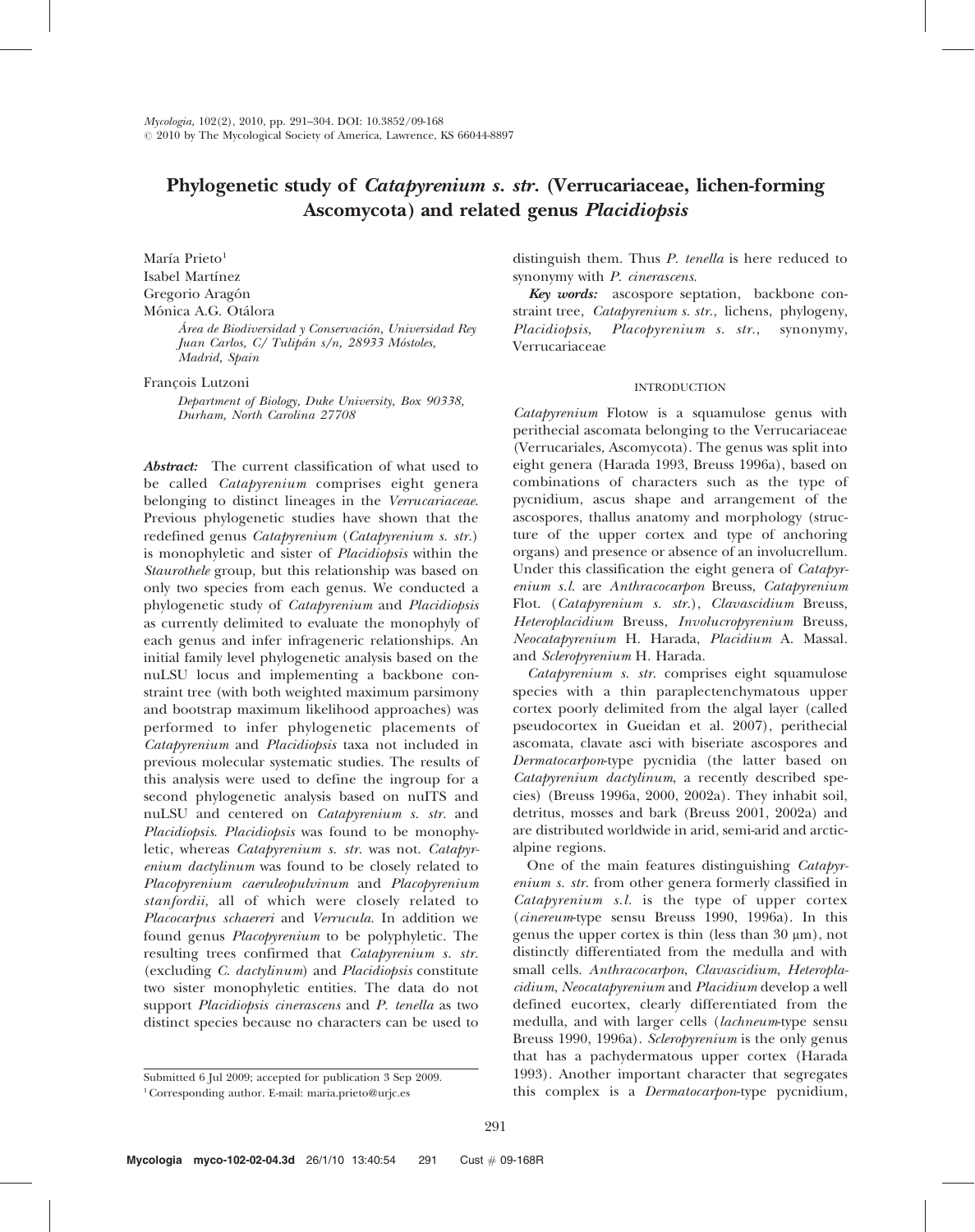present in Catapyrenium s. str. (based only on Catapyrenium dactylinum), Clavascidium, Heteroplacidium and Placidium, while Anthracocarpon, Neocatapyrenium and Scleropyrenium have Endocarpon-type pycnidia (for explanations and pictures of the pycnidia types see Janex-Favre and Wagner 1986, Ménard and Roux 1995, Gueidan et al. 2007, Prieto et al. 2008). Members of genus Involucropyrenium share the same type of upper cortex with *Catapyrenium*; however the former has perithecia situated between the squamules, which have an involucrellum. The type of pycnidia has been described as Endocarpontype based on one recently described species of Involucropyrenium (Roux 2005).

Other species not closely related to the Catapyrenium s.l. complex have been described or combined as Catapyrenium (i.e. Catapyrenium caeruleopulvinum and Dermatocarpon zahlbruckneri) and later subsumed within *Placopyrenium* Breuss by Breuss (2002c, 2009). Placopyrenium comprises species with crustose areolate to placodioid or subsquamulose thalli, some of them being parasitic species. The ascospores are colorless, simple to uni- or triseptate with pycnidia of Dermatocarpon-type (Breuss 2002c, 2009). Unlike Catapyrenium s. str., Placopyrenium includes placodioid thalli and areoles fixed to the substrate by constricted bases or stipe-like holdfasts (TABLE I).

While Placidiopsis Beltramini is very similar to Catapyrenium s. str., sharing the same type of upper cortex, it differs in having septate ascospores and lacking pycnidia (TABLE I). This genus consists of 14 species worldwide (Breuss 1996b, 2002b), inhabiting soil, detritus, mosses and algal or lichen crusts. Most Placidiopsis species are easily identified, except for P. cinerascens and P. tenella, which are more difficult to distinguish from each other. Both species were described by Nylander in the same year (1853a, b) on the basis of different ascospore lengths. However more than a century later Breuss (1994, 1996b) and Nimis and Martellos (2004) showed that by including more specimens the range of measurements for this character overlapped with the result that the presence of a small lid-like involucrellum in P. tenella became the main trait used to distinguish it from P. cinerascens.

Although ascospore septation is the character used to distinguish Placidiopsis from Catapyrenium s. str., molecular studies showed that in other groups of Ascomycota (Staiger 2002, Miller and Hundorf 2004) ascospore septation was not a reliable character for delineating monophyletic groups at genus and higher taxonomical ranks. Within the Verrucariaceae Savic´ et al. (2008) pointed out that the Thelidium group contained a mixture of species with nonseptate, transversely septate and muriform ascospores, due

| Genus                                 | Growth form                        | Life strategy                | Upper cortex                                             | Attaching organ                         | Ascospore        | Pycnidia type                             |
|---------------------------------------|------------------------------------|------------------------------|----------------------------------------------------------|-----------------------------------------|------------------|-------------------------------------------|
| Catapyrenium s.str.<br>Anthracocarpon | squamulose<br>squamulose           | nonparasitic<br>nonparasitic | pseudocortex (cinereum-type)<br>eucortex (lachneum-type) | rhizohyphae and rhizines<br>rhizohyphae | simple<br>simple | Dermato carbon <sup>a</sup><br>Endocarpon |
| Clavascidium                          | squamulose                         | nonparasitic                 | eucortex (lachneum-type)                                 | chizohyphae and rhizines                | simple           | Dermato carbon                            |
| Heteroplacian                         | crustose areolate to<br>squamulose | nonparasitic                 | eucortex (lachneum-type)                                 | rhizohyphae and rhizines                | simple           | Dermatocarpon                             |
| $In volume top mean$                  | squamulose                         | nonparasitic                 | pseudocortex (cinereum-type)                             | rhizohyphae                             | simple           | Endocarpon                                |
| $No cada$ pyren $um$                  | squamulose                         | nonparasitic                 | eucortex (lachneum-type)                                 | chizohyphae and rhizines                | simple           | Endocarpon                                |
| Placidiopsis                          | squamulose                         | nonparasitic                 | pseudocortex (cinereum-type)                             | chizohyphae and rhizines                | uniseptate       |                                           |
| Placidium                             | squamulose                         | nonparasitic                 | eucortex (lachneum-type)                                 | rhizohyphae and rhizines                | simple           | Dernato carbon                            |
| Placopy enium                         | crustose areolate to               | or not<br>parasitic          | pseudocortex                                             | rhizines or stipes                      | simple to        | Dermatocarpon                             |
|                                       | subsquamulose<br>placodiod or      |                              |                                                          |                                         | $1(-3)$ -septate |                                           |
| Scleropyrenium                        | squamulose                         | nonparasitic                 | eucortex (pachydermatous)                                | rhizohyphae and rhizines                | simple           | Endocarpon                                |

 Data for pycnidia type is based on Catapyrenium dactylinum. ğ š ō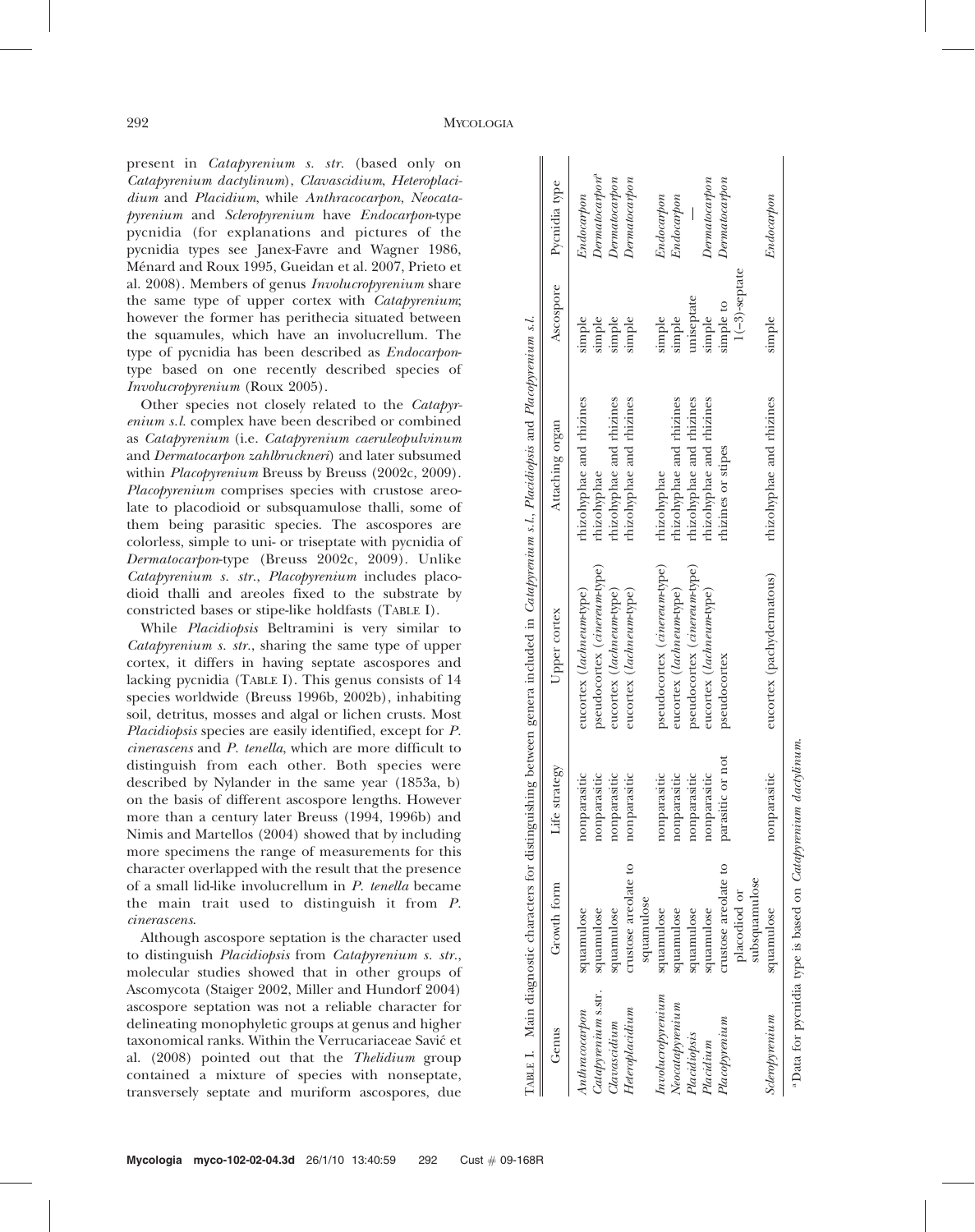to the homoplasious nature of these traits. There are also examples at the infrageneric level where ascospore septation has been shown to be strongly homoplasious (Ihlen and Ekman 2002, Naesborg et al. 2007). Otálora et al. (2010) revealed that ascospore septation is homoplasious even at the species level within the Collemataceae. Gueidan et al. (2007) showed nonseptate ascospores to be a symplesiomorphic character state retained in several distinct lineages across the Verrucariaceae, together with convergent and parallel evolution of various types of ascospore septation occurring at different rates among clades, thus rendering more difficult our understanding of the evolution of ascospore septation within this family.

Breuss (1983, 1996b) and Breuss and Hansen (1988) noted that, because the only character state separating *Catapyrenium s. str.* from *Placidiopsis* was the presence of a transverse septum in the ascospores of Placidiopsis, the separation of these two genera was in need of reappraisal. Specimens of Catapyrenium s. str. with uniseptate ascospores, as well as some Placidiopsis specimens with nonseptate ascospores, have been observed by the first author and were reported by Gueidan et al. (2007). Breuss and Hansen (1988) pointed out that ascospore septation in Placidiopsis ("true" septa) was distinct from Catapyrenium s. str. (pseudosepta).

On the other hand the ascus apex of Placidiopsis has been reported to differ from that of *Catapyrenium* s. str. in having a slight thickening in the apical ascus wall (tholus) showing an ocular chamber (i.e. a domeshaped indentation of the lower edge of the tholus) (Harris 1979, Breuss 2002b, Nimis and Martellos 2004). However this feature has not been observed in all species of Placidiopsis, being visible only at a certain developmental stage (Breuss pers comm).

The circumscription of the Verrucariaceae and the relationships among the main genera included in the family has been investigated by molecular methods (Gueidan et al. 2007, 2009; Savić et al. 2008). These studies showed that members of Catapyrenium s.l. were nested within different monophyletic groups. Gueidan et al. (2007, 2009) reported Catapyrenium s. str. as a sister group of Placidiopsis within the Staurothele group  $(=\text{Lineage } 4)$ , a clade distantly related to the *Placidium* group nested within Lineage 3 and containing Clavascidium, Neocatapyrenium, Placidium and Placopyrenium. Catapyrenium s. str. and Placidiopsis formed a monophyletic group within the Staurothele group along with at least two putatively paraphyletic species of Verrucaria. Although both Catapyrenium s. str. and Placidiopsis seemed to be monophyletic, only two species of each genus were included in these analyses. Therefore the monophyly of both genera is still considered an open question necessitating more taxon sampling to clarify whether these current genera are well delineated.

The main goals for this phylogenetic study were to evaluate whether *Catapyrenium s. str.* is a monophyletic group separate from Placidiopsis and whether the gain of transversally uniseptate ascospores is a synapomorphy for the latter genus. We also investigated whether P. cinerascens and P. tenella are conspecific.

### MATERIALS AND METHODS

Taxon sampling.—To infer phylogenetic relationships of specimens selected for this study within family Verrucariaceae we conducted a first set of analyses based on the nuLSU locus (Verrucariaceae dataset, VD). In total VD included 114 sequences of Verrucariaceae, of which 81 were obtained from GenBank and 33 were obtained by the first author during this study. Two sequences from GenBank belonging to the Chaetothyriales were used as outgroup.

For the second dataset (Catapyrenium-Placidiopsis dataset, C-PD) sequences of the nuITS and nuLSU rDNA were combined for a total of 26 specimens belonging to Catapyrenium s. str. and Placidiopsis genera. Two sequences of Staurothele were downloaded from GenBank and selected as outgroup based on previous phylogenies (Gueidan et al. 2007, 2009; Savić et al. 2008).

In summary a total of 59 sequences were produced in this study and 85 were downloaded from GenBank. Information on the material, area of collection, collector, location of voucher specimens and GenBank accession numbers is provided for newly obtained sequences (TABLE II). For sequences obtained from GenBank identification numbers are found after taxon names (FIGS. 1, 2). The classification of groups follows Gueidan et al. (2007) and taxon names follow Gueidan et al. (2009).

Morphological study.—Characters suitable for differentiating Placidiopsis cinerascens from P. tenella were identified in preliminary morphological and anatomical studies. Criteria for delimiting these two species followed Breuss (1996b). Longitudinal sections  $(14-16 \mu m)$  thick) were obtained from thalli and perithecia with a freezing microtome. The sections were mounted and measured in water. Sixteen anatomical characters were analyzed in all specimens studied (thallus, epinecral layer, upper cortex, algal layer, medulla and lower cortex thickness, cell diameter in all layers, rhizohyphae, perithecium and exciple thickness and color, ascospore length and width). Ten measurements were made for each sample. All variables were normally distributed. We have provided results for the 12 characters with continuous variables (TABLE III).

We used generalized linear mixed models (GLMM; McCullagh and Nelder 1989, Breslow and Clayton 1993) that consider variation between specimens within groups. All specimens were separated into putative species groups based on the phylogenetic results (FIG. 2, groups A and B). We analyzed data with a two-level hierarchical approach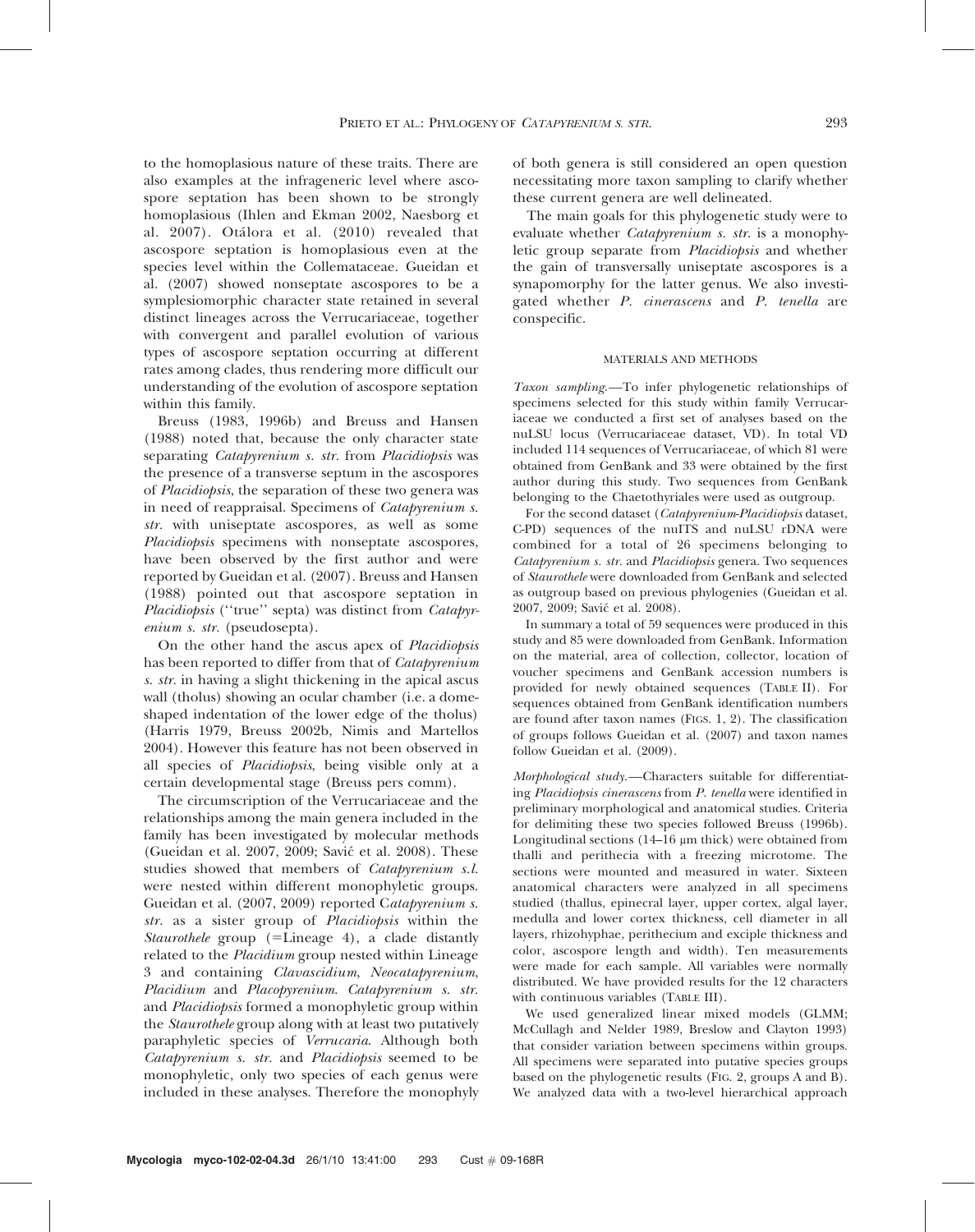## 294 MYCOLOGIA

TABLE II. List of taxa for which DNA sequences were generated in this study (GenBank identification numbers of sequences obtained from GenBank are found after species names in FIG. 1), with countries and provinces/states of origin, collector names, herbarium names where specimens were deposited with herbarium accession numbers, and GenBank accession numbers

|                                                     |                                     |                                               |                  |          | GenBank accession number |
|-----------------------------------------------------|-------------------------------------|-----------------------------------------------|------------------|----------|--------------------------|
| Species name                                        | Origin                              | Collector                                     | Voucher          | nuITS    | nuLSU                    |
| Catapyrenium cinereum 1<br>(Pers.) Körb.            | Spain, Cantabria                    | G. Aragón, A.<br>García & M. Prieto           | MA 16299         | GQ344599 | GQ344586                 |
| Catapyrenium cinereum 2                             | Spain, Asturias                     | M. Prieto                                     | MA 16301         | GQ344598 | GQ344587                 |
| Catapyrenium dactylinum<br><b>Breuss</b>            | Mexico, Chihuahua T.H. Nash         |                                               | LI 412469        |          | GQ344593                 |
| Catapyrenium daedaleum 1<br>(Kremp.) Stein          | Spain, León                         | G. Amo & G.<br>Aragón                         | MA 16297         | GQ344596 | GQ344582                 |
| Catapyrenium daedaleum 2                            | Spain, Cuenca                       | G. Aragón                                     | MA 16296         | GQ344597 | GQ344583                 |
| Catapyrenium exaratum 1<br><b>Breuss</b>            | Argentina, Salta                    | G. Aragón & I.<br>Martínez                    | <b>BCRU 4920</b> | GQ344600 | GQ344589                 |
| Catapyrenium exaratum 2                             | Argentina, Salta                    | G. Aragón & I.<br>Martínez                    | MA 16314         | GQ344601 | GQ344588                 |
| Catapyrenium psoromoides 1<br>(Borrer) R. Sant.     | Spain, Toledo                       | G. Aragón &<br>M. Prieto                      | MA 16298         | GQ344594 | GQ344584                 |
| Catapyrenium psoromoides 2                          | Portugal, Portagem M.A.G. Otálora & | M. Prieto                                     | MA 16313         | GQ344595 | GQ344585                 |
| Heteroplacidium acervatum<br>(Breuss) Breuss        | Spain, Mallorca                     | O. Breuss                                     | LI 271015        |          | GQ344564                 |
| Placidiopsis cinerascens 1<br>(Nyl.) Breuss         | Spain, Palencia                     | G. Aragón & M.<br>Prieto                      | MA 16307         | GQ344605 | GQ344566                 |
| Placidiopsis cinerascens 2                          | Spain, Zaragoza                     | I. Martínez & M.<br>Prieto                    | MA 16306         | GQ344606 | GQ344567                 |
| Placidiopsis cinerascens 3                          | Spain, Cáceres                      | M. Prieto                                     | MA 16302         | GQ344610 | GQ344565                 |
| Placidiopsis cinerascens 4                          | Spain, Zaragoza                     | I. Martínez & M.<br>Prieto                    | MA 16305         | GQ344609 | GQ344568                 |
| Placidiopsis cinerascens 5                          | Portugal, Alvados                   | M.A.G. Otálora &<br>M. Prieto                 | MA 16309         | GQ344607 | GQ344569                 |
| Placidiopsis cinerascens 6                          | Spain, Mallorca                     | M. Prieto                                     | MA 16304         | GQ344614 | GQ344571                 |
| Placidiopsis cinerascens 7                          | Spain, Madrid                       | M. Prieto                                     | MA 16308         | GQ344613 | GQ344570                 |
| Placidiopsis custnani 1 (A.<br>Massal.) Körb.       | Spain, Huesca                       | M. Prieto                                     | MA 16303         | GQ344602 |                          |
| Placidiopsis custnani 2                             | Spain, La Rioja                     | I. Martínez & M.<br>Prieto                    | MA 16310         | GQ344604 | GQ344578                 |
| Placidiopsis custnani 3                             | Portugal, Alvados                   | M.A.G. Otálora &<br>M. Prieto                 | MA 16312         | GQ344603 | GQ344579                 |
| Placidiopsis pseudocinerea<br><b>Breuss</b>         | Austria, Steiermark O. Breuss &     | R. Türk                                       | LI 281386        | GQ344619 | GQ344577                 |
| Placidiopsis tenella 1 (Nyl.)<br>Zahlbr.            | Spain, Castellón                    | M. Prieto                                     | MA 16315         | GQ344611 | GQ344572                 |
| Placidiopsis tenella 2                              | Spain, Lérida                       | J. Pérez-Redondo                              | <b>BCC 12680</b> | GO344608 | GQ344574                 |
| Placidiopsis tenella 3                              | Turkey, Tekirdağ                    | A. Özdemir Türk                               | LI 281350        | GQ344615 | GQ344573                 |
| Placidiopsis tenella 4                              | Italy, Calabria                     | D. Puntillo                                   | LI 281352        | GQ344616 | GQ344575                 |
| Placidiopsis tenella 5                              | Spain, Navarra                      | J. Etayo & O.<br><b>Breuss</b>                | LI 136521        | GQ344612 | GQ344576                 |
| Placidiopsis tiroliensis 1<br><b>Breuss</b>         | Austria, Steiermark E. Hörandl      |                                               | LI 281351        | GQ344617 | GQ344580                 |
| Placidiopsis tiroliensis 2                          | Austria, Kärnten                    | R. Türk & O. Breuss                           | LI 281349        | GQ344618 | GQ344581                 |
| Placidium pseudorufescens<br><b>Breuss</b>          | USA, New Mexico                     | R. D. Worthington                             | LI 566404        |          | GQ344563                 |
| <i>Placidium tenellum</i> (Breuss)<br><b>Breuss</b> | Spain, Madrid                       | I. Martínez, M.A.G.<br>Otálora &<br>M. Prieto | MA 16300         |          | GQ344562                 |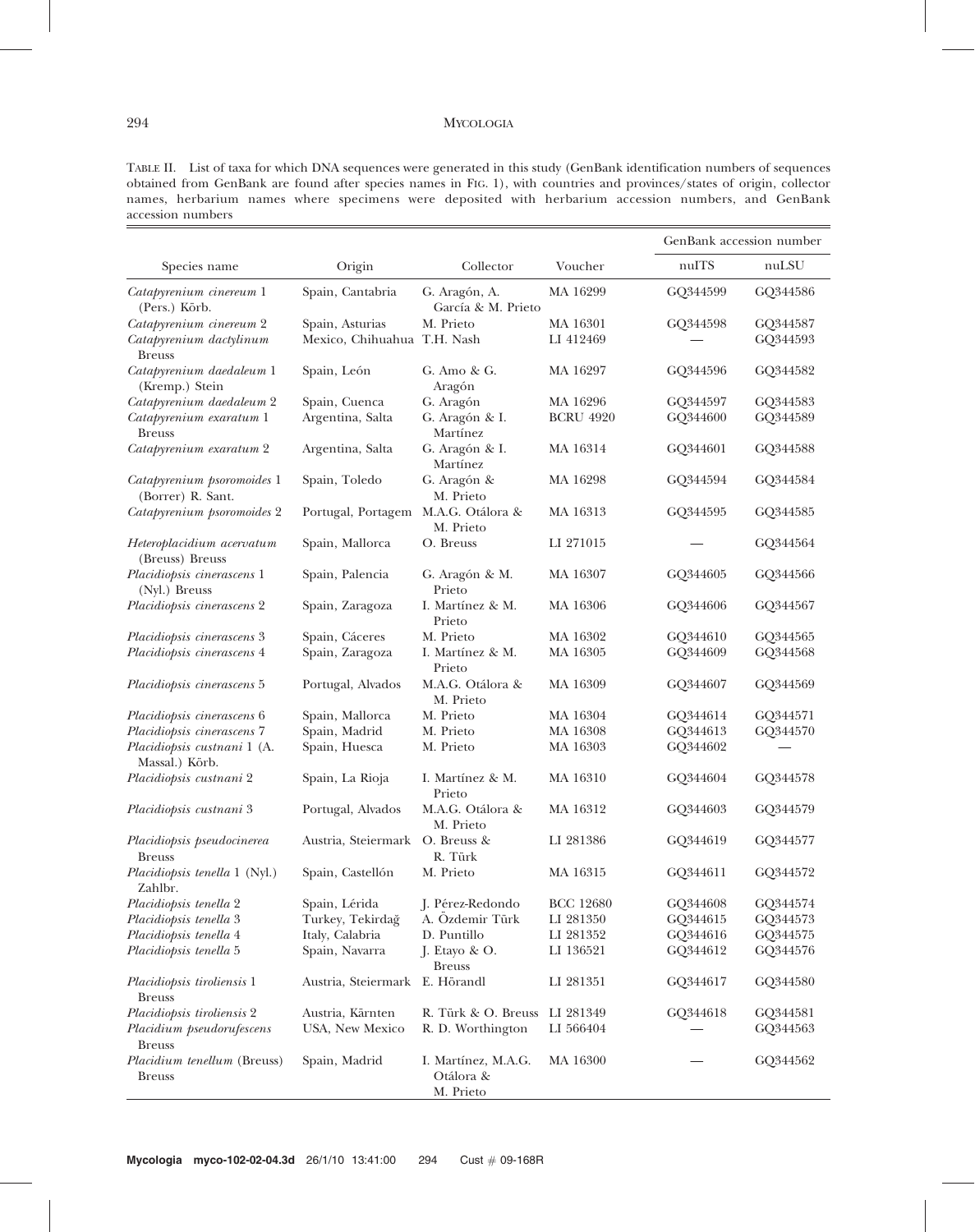| TABLE II. | Continued |
|-----------|-----------|
|           |           |

|                                                         |                                    |                      |                    | GenBank accession number |          |
|---------------------------------------------------------|------------------------------------|----------------------|--------------------|--------------------------|----------|
| Species name                                            | Origin                             | Collector            | Voucher            | nuITS                    | nuLSU    |
| Placopyrenium<br>caeruleopulvinum 1<br>(Thomson) Breuss | <b>USA, New Mexico</b>             | R. D.<br>Worthington | COLO 465590        |                          | GQ344591 |
| Placopyrenium<br>caeruleopulvinum 2                     | USA, Arizona                       | T.H. Nash            | <b>DUKE 146691</b> |                          | GQ344592 |
| Placopyrenium trachyticum<br>(Hazsl.) Breuss            | Belgium, Flemish<br><b>Brabant</b> | A. Aptroot           | <b>DUKE 139586</b> |                          | GQ344561 |
| Placopyrenium stanfordii<br>(Herre) K. Knudsen          | USA, Arizona                       | K. Knudsen           | LI 582724          |                          | GO344590 |

with specimens nested within groups. All GLMM computations were performed with SAS Macro program GLIMMIX (Littel et al. 1996).

DNA isolation and sequencing.—Genomic DNA was obtained from fresh samples and herbarium specimens. Small samples were ground in liquid nitrogen. Total genomic DNA was extracted with DNeasy Plant Mini Kit (QIAGEN) according to manufacturer's instructions, with slight modifications described by Crespo et al. (2001). Dilutions (1 : 10 and 1:100) of genomic DNA were used for PCR amplifications of the nuclear nuITS and nuLSU rDNA regions. Fungal nuITS rDNA was amplified with primers ITS5 and ITS4 (White et al. 1990), while nuLSU was amplified with primers LR0R (Rehner and Samuels 1994) and LR7 (Vilgalys and Hester 1990). Because these primer pairs also amplified the algal component we designed the specific primers PRI1 and PRI2 (5'-GTGTGAAGCTCCTTCGAC-3' and 5'-AAAAATGGCCCACTAGTAACG-3'). We used combinations of these four primers for amplifications. Amplifications were performed in  $25 \mu L$  volumes containing a reaction mixture of 7.5 µL QIAGEN Multiplex PCR Kit (HotStarTaq DNA Polymerase plus Multiplex PCR Buffer and dNTP mix),  $2.5 \mu L$  Q-Solution,  $2.5 \mu L$  primer mixture (10 uM),  $10.5 \mu L$  dH2O and 2  $\mu L$  diluted genomic DNA. Amplifications were carried out in a PTC-100 Peltier thermal cycler and performed with these programs: initial denaturation at 94 C for 15 min for nuITS or 95 C for nuLSU, followed by 35 cycles of 94 C for nuITS or 95 C for nuLSU for 1 min, 54 C for 1 min for nuITS and 52 C for 0.40 min for nuLSU rDNA, 72 C for 1.3 min for nuITS or 3 min for nuLSU, followed by a final extension at 72 C for 10 min. PCR products were purified with the QIAquick PCR Purification Kit (QIAGEN) according to manufacturer's instructions. Purified PCR products were sequenced with the same amplification primers, as well as LR3R (Vilgalys and Hester 1990) for the nuLSU region. Both strands were sequenced with the ABI PRISM<sup>TM</sup> Dye Terminator Cycle Sequencing Ready reaction kit (Applied Biosystems) with these PCR settings: denaturation 3 min at 94 C, 25 cycles at 96 C for 10 s, 50 C for 5 s and 60 C for 4 min. Sequencing products were subjected to electrophoresis with a 3730 DNA analyser (Applied Biosystems).

Sequence alignment.—Sequences were subjected to BLAST

analyses for a first verification of their entities. They subsequently were assembled and edited with SeqNavigator 1.0.1 (Applied Biosystems) and aligned manually with McClade 4.06 (Maddison and Maddison 2003) with the help of the secondary structure of the nuLSU from Saccharomyces cerevisiae (Cannone et al. 2002) following the method described in Kjer (1995).

A total of 116 sequences were aligned for the VD matrix. Fourteen ambiguously aligned regions were recoded and subjected to specific step matrices obtained with program INAASE 2.3b (Lutzoni et al. 2000, http://www.lutzonilab. net/downloads), incorporating the phylogenetic signal from these regions without violating positional homology. Three ambiguous regions that were more than 100 bp long or highly variable (i.e. more than 32 character states) were recoded into 23 characters with the aid of program arc 1.5 (Kauff et al. 2003, Miadlikowska et al. 2003) with the nucleotide option as outlined by Reeb et al. (2004). Each of the 23 characters obtained with program arc were subjected to a specific weight: 1 for character 1, 0.25 for characters 2– 5, 0.10 for characters 6–15 and 0.50 for characters 16–23. Introns were delimited manually and excluded from the phylogenetic analyses.

A total of 28 specimens were aligned for C-PD. Only one taxon with missing nuLSU sequences was included in the analysis (TABLE II). Ambiguous regions (sensu Lutzoni et al. 2000) and introns were delimited manually and excluded from the phylogenetic analyses. The sequences alignments have been deposited in TreeBASE (accession number SN4626).

Phylogenetic analyses.—We performed two weighted maximum parsimony (wMP) analyses: a first wMP analysis with VD was executed with nuLSU, including coded (INAASE and arc) characters. The second search with C-PD included both loci nuITS and nuLSU and exclusively unambiguously aligned sites.

wMP analyses were performed with PAUP\* 4.0b10 (Swofford 2002). In both analyses symmetric step matrices were created for unambiguous portions of each of the genomic regions as follows. The option ''character status/ full detail/hide excluded characters'' from the data menu in PAUP\* was implemented. From the resulting table the column states showing all nucleotide states and gaps found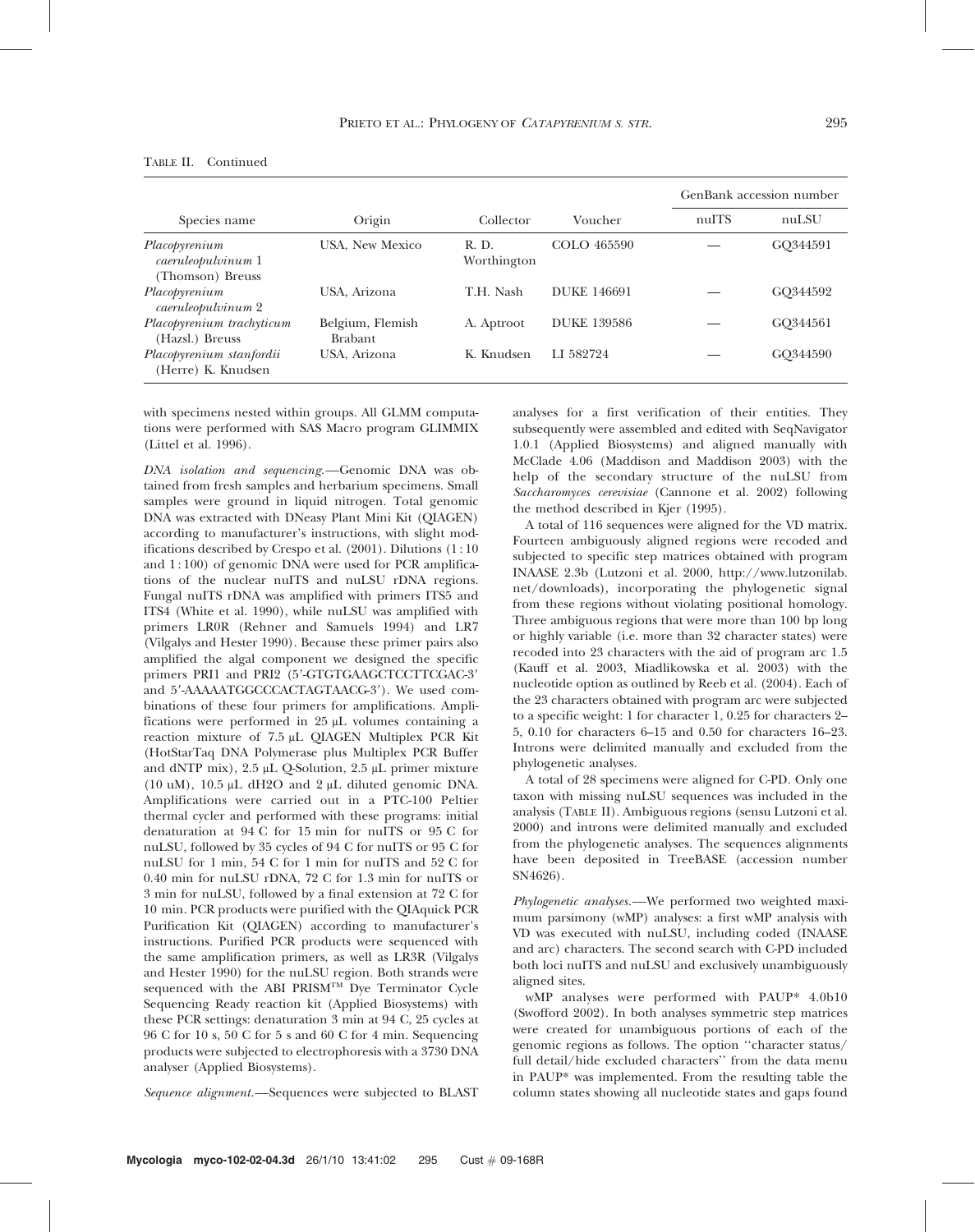

FIG. 1. Phylogenetic relationships within the Verrucariaceae based on nuLSU data for 114 specimens of Verrucariaceae and two specimens selected as outgroup from the Chaetothyriales. Strict consensus tree of three equally most parsimonious trees generated with wMP using a backbone constraint tree derived from Gueidan et al. (2007). Sequences downloaded from GenBank are followed by their GenBank identification (GI) numbers. Specimens sequenced for this study are in boldface and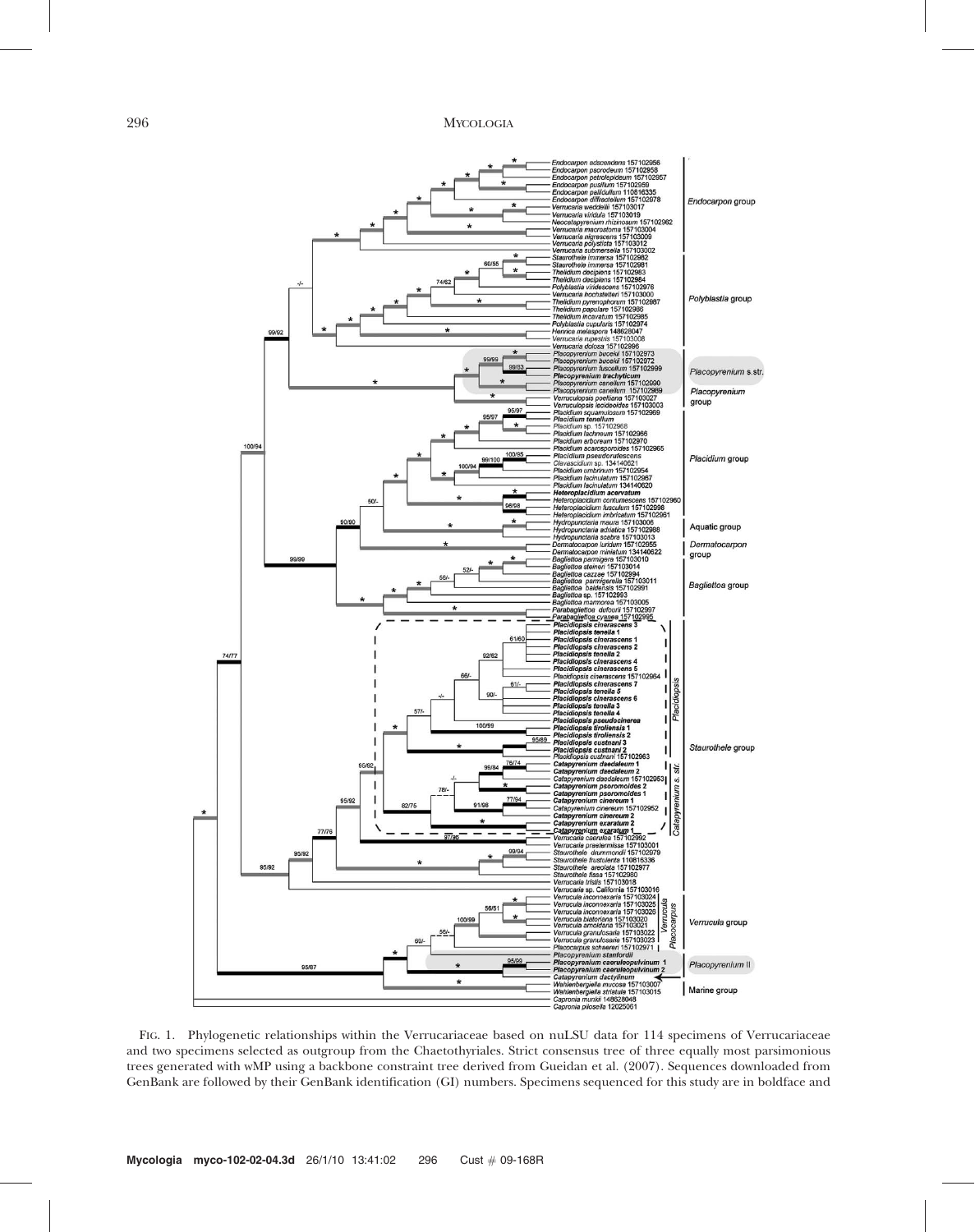at each of the unambiguously aligned and nonconstant sites was saved as a separate text file. This file was used as an input for program StMatrix 2.1. (Lutzoni and Zoller, Duke University, http://www.lutzonilab.net/downloads), which generates a step matrix (in Nexus format) by calculating frequencies of reciprocal changes from one state to another and converting them into costs of changes with the negative natural logarithm of the frequencies (Felsenstein 1981, Wheeler 1990).

wMP analyses were performed with the heuristic search option with 1000 random addition sequences (RAS) replicates, TBR (tree bisection reconnection) branch-swapping and MULTREES option in effect. We performed a search in two steps for VD. In the first step we performed only 100 RAS (i.e. without branch swapping after the last sequence was added) while in the second step we searched for all equally parsimonious trees, saving all trees only when swapping a tree equal to or shorter than the shortest tree that we found in the first step.

All character states were treated as unordered, and gaps were considered as a fifth character. Nonparametric bootstrap (Felsenstein 1985) was used to assess statistical support of the clades with heuristic searches as described above on 1000 bootstrap datasets. Five RAS per bootstrap replicate were specified for VD and two for C-PD based on the efficiency of the searches based on the original datasets.

Analyses were performed three ways for VD bootstrap: saving no more than 10 trees per RAS in the first analysis, no more than 100 trees per RAS in the second and no more than 10 trees per RAS but with 10 000 bootstrap replicates in the third analysis. Bootstrap values were similar, consequently values from the first analysis are reported here (FIG. 1).

Preliminary analyses of VD failed to recover a well supported topology (results not shown). Based on multilocus phylogenies of the Verrucariaceae by Gueidan et al. (2007), from which our initial nuLSU alignment was derived and to which we added nuLSU sequences generated for our study, we constructed a topological constraint tree for a subset of the deep nodes and including only sequences from Gueidan et al. (2007) (i.e. backbone constraint). This backbone constraint tree was constructed by hand with McClade 4.06 (Maddison and Maddison 2003). Internodes were included in this tree when they were highly supported (i.e.  $\geq 70\%$  bootstrap values and  $\geq 95\%$  posterior probabilities) at least in two of the three analysis based on weighted maximum parsimony (wMP), maximum likelihood bootstrap (ML BS) and Bayesian analysis (MB) in the three-gene tree of Gueidan et al. (2007). Specimens sequenced for this study not included in the constraint (skeletal) tree were free to attach to any point on the trees during the search. Our approach did not assume any restrictions on the phylogenetic positioning of specimens sequenced for this study but enforced topological relationships between the remaining taxa only, as far as sufficiently supported in multigene phylogenies by Gueidan et al. (2007) that were based on more characters (i.e. nuLSU, nuSSU and RPB1).

Phylogenetic relationships and confidence for C-PD were inferred with weighted maximum parsimony, Bayesian analyses and bootstrap maximum likelihood on a combined nuITS-nuLSU dataset. The combinability of the datasets was assessed by separately comparing clades among trees based on the nuITS region and nuLSU (Mason-Gamer and Kellogg 1996). Because no conflict was detected it was assumed that the two datasets were congruent and could be combined.

The evolutionary models for Bayesian analyses were selected with the Akaike information criterion (AIC) as implemented in MrModeltest 2.2 (Nylander 2004). GTR+ I+G was used for nuLSU, HKY+G for ITS 1 and ITS 2 and K80+I for ITS 5.8S in the C-PD. Datasets were analyzed with MrBayes 3.1.1 (Huelsenbeck and Ronquist 2001, Ronquist and Huelsenbeck 2003). Two analyses of four chains were run 5 000 000 generations starting from an initial random tree. A tree was saved every 100th generation. A burn-in sample of 150, 200 and 100 trees for nuITS, nuLSU and the combined dataset respectively were discarded. The remaining trees were used to estimate branch lengths with the SUMT command of MrBayes, and posterior probabilities (PP) were calculated with the majority rule consensus tree command in PAUP\*.

A maximum likelihood (ML) search for the most likely tree was completed on 1000 replicates with RAxML-VI-HPC (Stamatakis et al. 2005) with a GTRMIX model of molecular evolution. An additional constrained ML tree search (with the same backbone constraint tree mentioned above) was conducted on VD, and 1000 BS replicates were run for both datasets.

#### RESULTS

Verrucariaceae dataset.—The data matrix included 1390 characters after exclusion of ambiguous regions and introns. Fourteen of the ambiguous regions were recovered by INAASE characters, and three of them by arc characters. Nine hundred four characters were excluded from the wMP analysis because they were

 $\leftarrow$ 

lack this number. Internodes with BS support from wMP and ML  $\geq 70\%$  are highlighted with thicker lines. Internodes with black lines were not part of the skeletal backbone constraint tree. Internodes with gray lines were part of the backbone constraint tree. Internodes with dashed lines were part of the backbone tree but not recovered with high support. The support values are ordered as wMP/ML BS. An asterisk over a bold branch indicates that this internode has a bootstrap support value of 100% for both wMP and ML. A dash indicates bootstrap support values  $<$  50%. Members of *Placopyrenium* are in gray boxes, showing the polyphyly of the genus. Dashed line box delimits Catapyrenium s. str. and Placidiopsis clades, which is the ingroup of the phylogenetic tree (FIG. 2). An arrow shows the position of Catapyrenium dactylinum outside Catapyrenium s. str.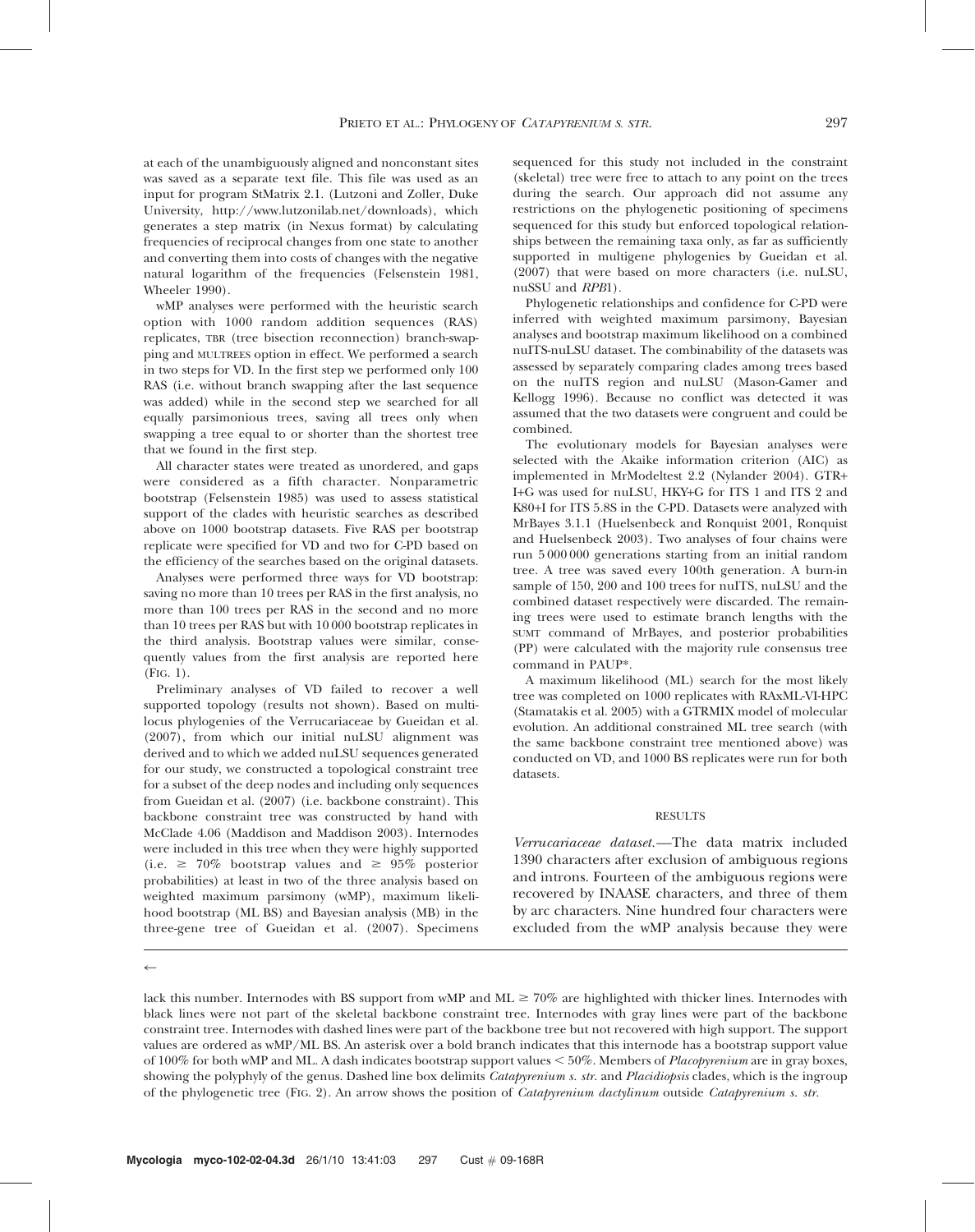

0.005 substitutions/site

FIG. 2. Phylogenetic relationships among 28 members of Catapyrenium s. str. and Placidiopsis, based on ML analysis of concatenated nuITS and nuLSU datasets. Two species of Staurothele were chosen as outgroup and are followed by their GenBank identification (GI) numbers. ML BS, PP and wMP BS are represented with the first, second and third numbers associated with branches. Branches in boldface indicate a support of PP  $\geq$  95%, and both ML and wMP BS  $\geq$  70%. An asterisk on a bold branch indicates that this internode has a value of 100% for all support estimates. A dash indicates bootstrap support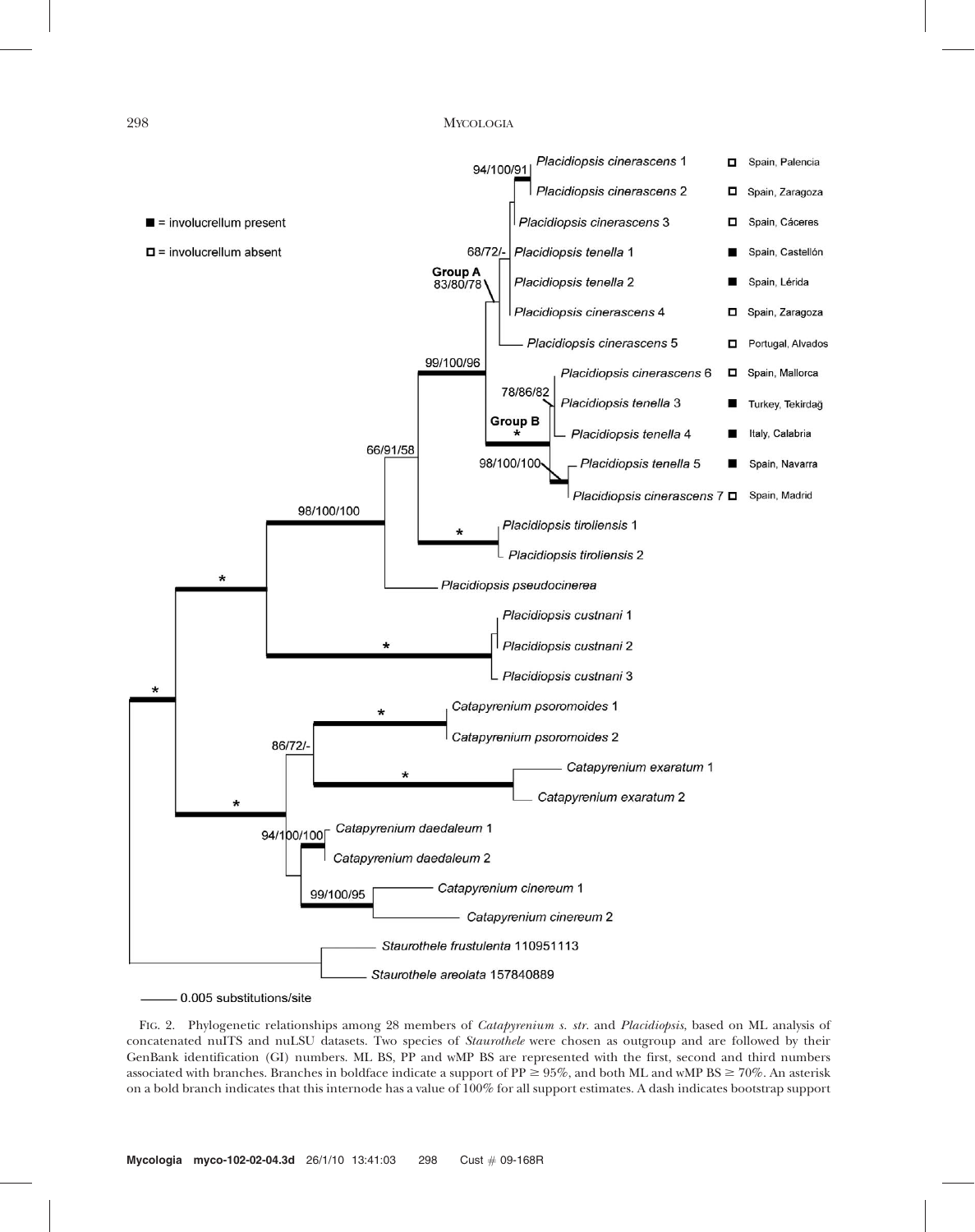constant. Of the remaining sites, 338 were parsimony informative. Constant sites were included for maximum likelihood analyses.

The weighted maximum parsimony analysis with the backbone constraint tree resulted in three equal, most parsimonious trees, 3782.47 steps long, which were part of one island hit 663 times out of 1000 RAS. Resolution and support at deeper nodes largely reflect the backbone constraint in our analyses, but the presence of unconstrained taxa in their expected clades indicates that phylogenetic signal was not guided by our backbone constraint alone. This is the case for Heteroplacidium acervatum, Placidium pseudorufescens and Placidium tenellum that appear in the Placidium group sensu Gueidan et al. (2007), together with other members of Heteroplacidium and Placidium genera with high support values (FIG. 1).

All specimens of *Placidiopsis* and *Catapyrenium s.* str. (except C. dactylinum) sequenced by us, and which were free to attach anywhere on the tree, connected to the skeletal monophyletic quartet formed by Placidiopsis cinerascens, P. custnani, Catapyrenium cinereum and C. daedaleum from Gueidan et al. (2007). All new specimens we included connected to their respective genera thereby recovering the sister relation between these two genera (FIG. 1). In the clade containing specimens of Catapyrenium s. str. the internode part of the constrained backbone tree was recovered with high support value only with wMP (dashed line in FIG. 1). The core of *Catapyrenium s. str.* species are significantly supported by both analyses (82% wMP BS, 75% ML BS). This supported node includes all species of Catapyrenium s. str. except C. dactylinum. All Placidiopsis specimens included in this study formed a highly supported monophyletic group (100% wMP BS and ML BS). However interspecific relationships within this genus were not fully resolved. In the Staurothele group (sensu Gueidan et al. 2007) relationships not previously supported were highly supported in our analyses, such as the sister relationship between Verrucaria caerulea and V. praetermissa (wMP BS =  $97\%$ , ML BS =  $96\%$ ) and the monophyletic group formed by these two species with *Catapyrenium s. str., Placidiopsis* and *Staurothele* species (wMP BS =  $77\%$ , ML BS =  $76\%$ ).

Catapyrenium s. str. was not recovered as monophyletic because C. dactylinum was found to be sister of Placopyrenium caeruleopulvinum. These two species, together with Placopyrenium stanfordii, belong to a well supported clade that first split from the remaining members of the Verrucariaceae, including Placocarpus schaereri, as well as the monophyletic genera Verrucula and Wahlenbergiella. These Placopyrenium species (Placopyrenium II) together with Catapyrenium dactylinum, Placocarpus schaereri and the Verrucula group formed a clade that was highly supported by both analyses (100% BS support). The previously supported (Gueidan et al. 2007) and constrained relationship between Placocarpus schaereri and the Verrucula clade was recovered but without significant support values (dashed line in FIG. 1).

The clade containing both species of *Placopyrenium* (P. caeruleopulvinum and P. stanfordii) and Catapyrenium dactylinum is only distantly related to the Placopyrenium group sensu Gueidan et al. (2007). This latter group comprises the type species of Placopyrenium (P. bucekii) and two Verrucaria species recently combined as Placopyrenium by Navarro-Rosinés et al. (2007) (i.e. P. canellum and P. fuscellum). Another species of Placopyrenium, P. trachyticum, not previously analyzed by Gueidan et al. (2007) was found to be closely related to P. fuscellum (FIG. 1). Despite results from Gueidan et al. (2007, 2009), which reported genus Placopyrenium as monophyletic, the addition of Placopyrenium caeruleopulvinum and P. stanfordii to their dataset resulted in Placopyrenium s.l. being polyphyletic. We refer to the clade containing the type species of Placopyrenium, as Placopyrenium s. str., whereas we labeled the paraphyletic group containing the remaining species of Placopyrenium we analyzed as Placopyrenium II (FIG. 1).

Furthermore we obtained high bootstrap support for the *Placopyrenium* group (*Placopyrenium s. str.*) forming a monophyletic group with *Endocarpon* and Polyblastia groups sensu Gueidan et al. (2007) and for the clade composed of the Placidium, Aquatic and Dermatocarpon groups. The latter clade was found to be well supported as sister of Baggliettoa. We must regard these relationships as tentative although well supported because only one ribosomal gene was used here, necessitating the use of a skeletal backbone constraint tree to resolve the phylogenetic placement of 16 additional species (representing five genera) within the Verrucariaceae tree of Gueidan et al. (2007).

Catapyrenium-Placidiopsis dataset.—The combined data matrix included 495 nuITS and 969 nuLSU

 $\leftarrow$ 

values < 50%. In the Placidiopsis cinerascens-tenella clade the presence/absence of involucrellum and geographical location of where the samples were obtained are shown after the name of each specimen.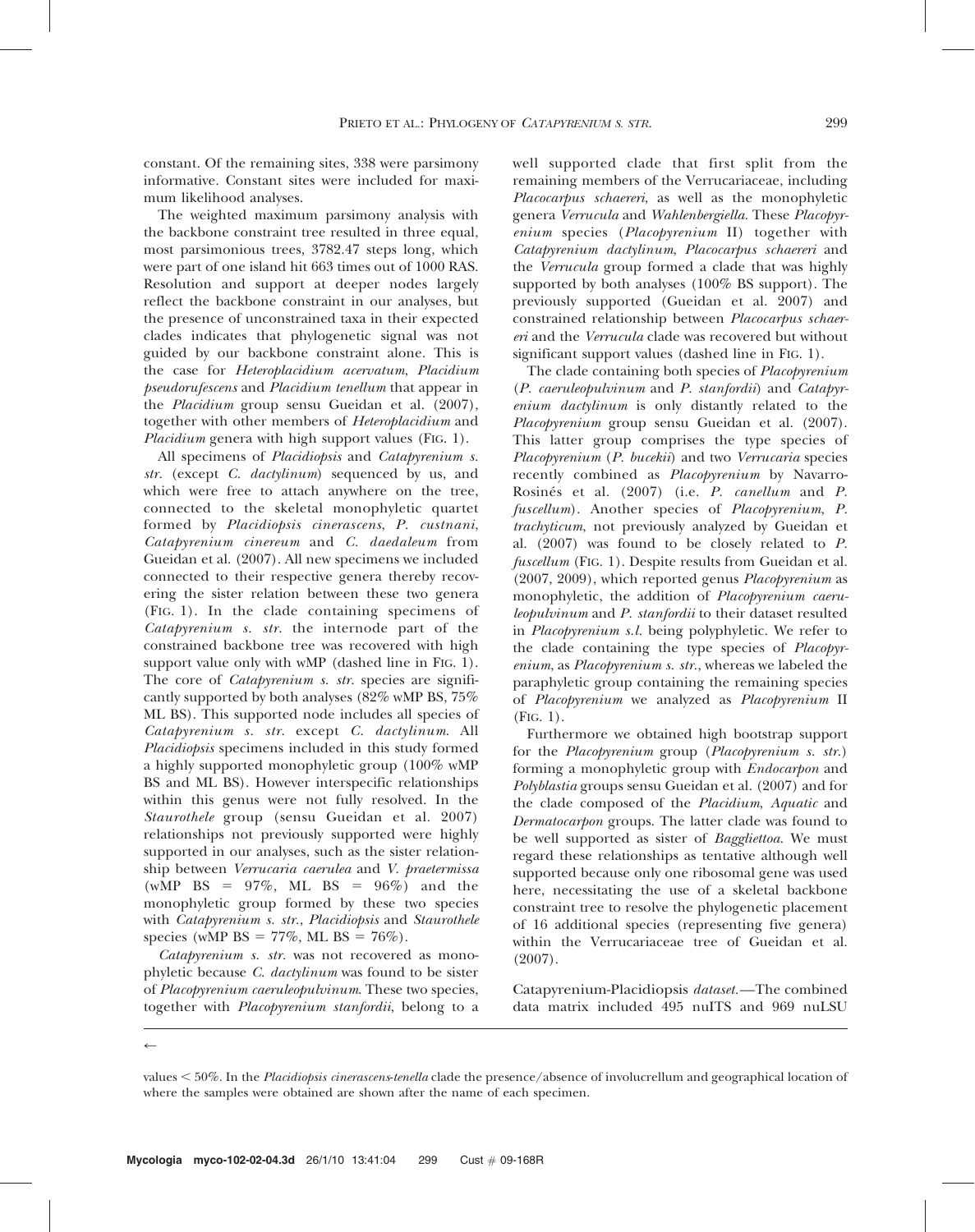## 300 MYCOLOGIA

| Characters $(\mu m)$        | Group A                         | Group B                        | significance |
|-----------------------------|---------------------------------|--------------------------------|--------------|
| Thallus thickness           | $(150)$ 236.4 $\pm$ 47.1 (320)  | $(110)$ 213.9 $\pm$ 48.9 (300) | n.s.         |
| Epinecral layer thickness   | $(3)$ 13.2 $\pm$ 8.1 (32.5)     | $(5)$ 18.8 $\pm$ 10.9 (50)     | n.s.         |
| Upper cortex thickness      | $(5)$ 20.8 $\pm$ 8.6 (37.5)     | $(5)$ 17.2 $\pm$ 7.1 (35)      | n.s.         |
| Upper cortex cells diameter | $(4)$ 7 $\pm$ 1.3 (10)          | $(5)$ 7.3 $\pm$ 1.6 (11)       | n.s.         |
| Algal layer thickness       | $(62.5)$ 109.8 $\pm$ 25.3 (150) | $(50)$ 101.6 $\pm$ 34.42 (175) | n.s.         |
| Algal cells diameter        | $(3)$ 6.6 $\pm$ 1.7 (12)        | $(4)$ 6.5 $\pm$ 1.8 (11)       | n.s.         |
| Medullary cells diameter    | $(4)$ 7.7 $\pm$ 1.7 (11)        | $(5)$ 7.3 $\pm$ 1.3 (10)       | n.s.         |
| Rhizohyphae thickness       | $(3)$ 3.2 $\pm$ 0.4 (4)         | $(2.5)$ 3.2 $\pm$ 0.5 (4)      | n.s.         |
| Perithecium diameter        | $(140)$ 212 $\pm$ 40.5 (300)    | $(140)$ 191.7 $\pm$ 30.9 (250) | n.s.         |
| Exciple thickness           | $(10)$ 17.2 $\pm$ 4.9 (32)      | $(10)$ 16 $\pm$ 3.6 (23)       | n.s.         |
| Ascospore length            | $(12)$ 16.6 $\pm$ 1.6 (21)      | $(12)$ 15.5 $\pm$ 1.7 (21)     | n.s.         |
| Ascospore width             | $(5.5)$ 6.1 $\pm$ 0.38 (7)      | $(5)$ 6.2 $\pm$ 0.4 (7)        | n.s.         |

TABLE III. Mean, standard deviation and range (in parentheses) of measurements (in micrometers) for Placidiopsis cinerascens and P. tenella specimens belonging to groups A and B, (FIG. 2)

n.s.= no significant differences ( $P > 0.05$ ).

characters after exclusion of ambiguous regions and introns. From the 1464 unambiguously aligned sites, 1167 were excluded from the wMP analysis because they were constant. Of the remaining sites 227 were parsimony informative. Constant sites were included for the maximum likelihood and Bayesian analyses.

The weighted parsimony analysis of the combined dataset resulted in one equal, most parsimonious tree of 956.99 steps, which was part of one island hit 996 times out of 1000 RAS. The majority rule consensus tree of 99 800 sampled trees from Bayesian analysis was similar to the parsimony and maximum likelihood topologies, and no conflict was detected. The most likely tree from the ML analysis is presented (FIG. 2) with branch lengths and support values.

All analyses supported two sister monophyletic genera (100% PP, ML BS and wMP BS), consisting of Placidiopsis and Catapyrenium s. str. (excluding C. dactylinum). Species of Placidiopsis lacking rhizines, including P. cinerascens, P. tenella, P. pseudocinerea and P. tiroliensis, formed a well supported monophyletic group sister of P. custnani, a species of Placidiopsis with a rhizine-like central holdfast.

A clade consisting of both Placidiopsis cinerascens and P. tenella was highly supported (99% ML BS, 100% PP and 96% wMP BS). These species were distinguished based on the presence or absence of an involucrellum (Breuss 1996b, Nimis and Martellos 2004) (FIG. 2). However the first author's observations led her to conclude that the presence of an involucrellum is not a reliable trait because it is not always associated with all ascomata in the same specimen or even in the same squamule of P. tenella. Therefore Placidiopsis tenella cannot be distinguished from P. cinerascens with this character.

Although the clade consisting of both Placidiopsis cinerascens and P. tenella seems to have

phylogenetic structure, showing a subclade with 100% support in all analyses, (group B in FIG. 2), and another subclade supported by ML and wMP BS (group A in FIG. 2), the pattern of presence/ absence of an involucrellum for the specimens selected for this study does not correlate with the association of these specimens with groups A or B. A more detailed morphological and anatomical study of these two species confirms this result. No significant differences were found between groups A and B in the measured variables (TABLE III), and therefore no molecular or phenotypic traits support the maintenance of *Placidiopsis cinerascens* and P. tenella as distinct species. To find some differences between these two subclades we considered whether the specimens of each subclade showed some ecological or geographical trend, but members of both subclades live in the same ecological conditions (i.e. calciferous soils in dry, open habitats) and no geographical pattern seems to explain these two monophyletic groups (FIG. 2). Based on these results, Placidiopsis tenella is here reduced to synonymy with Placidiopsis cinerascens.

#### TAXONOMY

- Placidiopsis cinerascens (Nyl.) Breuss, Plant Syst. Evol. 148:315. 1985 – Holotypus: Gallia merid., Beaucaire, W. Nylander (H-NYL 4021!)
- 5 Placidiopsis tenella (Nyl.) Zahlbr., Catal. Lich. Univ. I: 240. 1921 – Lectotypus designated by Cl. Roux in herbarium; Oran, Balansa (H-NYL 3944!)

MycoBank MB 515120.

Note: We do not know the exact date of publication of Endocarpon tenellum in Annal Sci Nat (Nylander 1853b), however searching through some indirect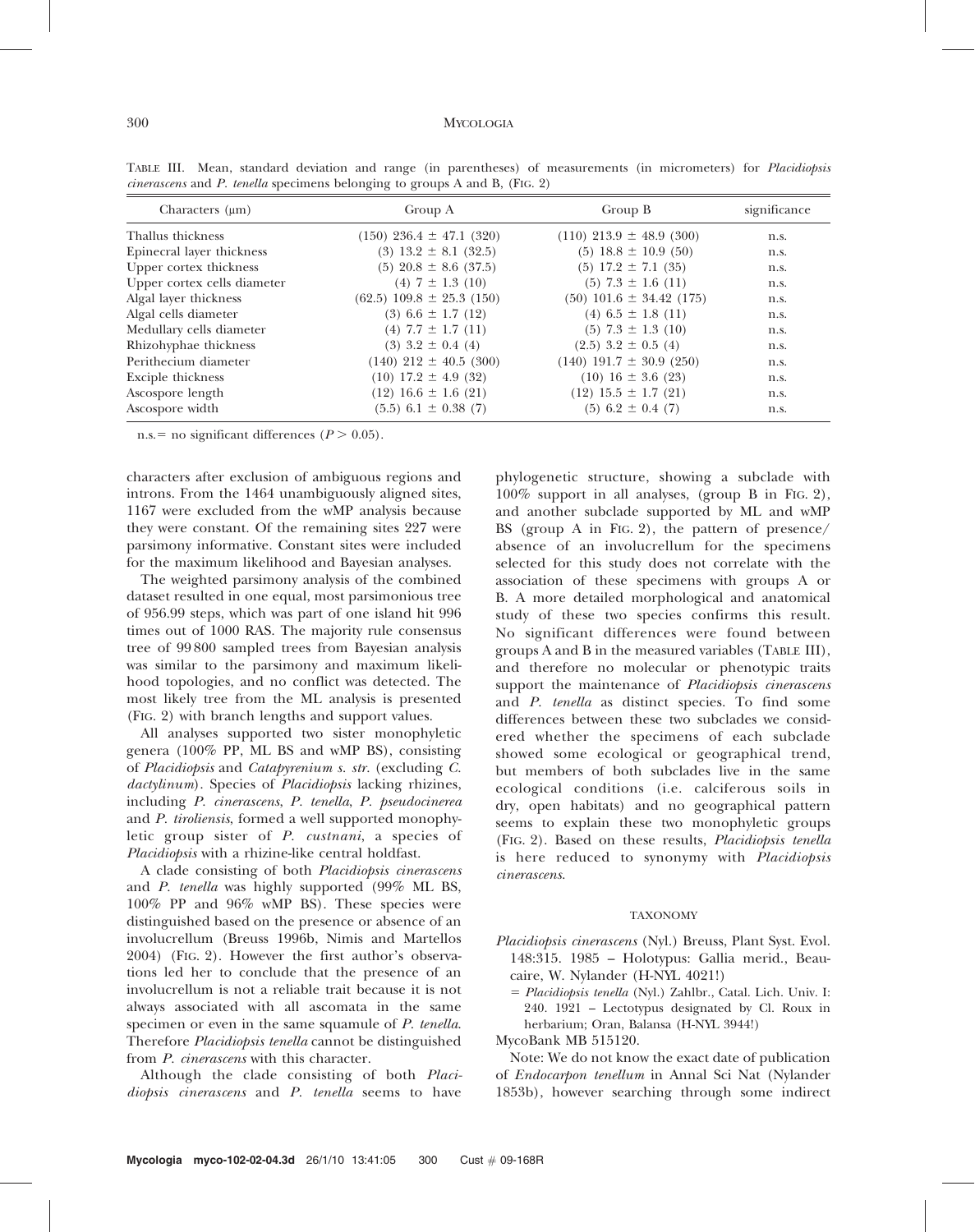references we think that it could not have been published before the end of 1853. The publication of Endocarpon cinerascens in Bot Not (Nylander 1853a) is dated Oct–Nov 1853. With this information we decided to consider *Endocarpon cinerascens* as having priority over E. tenellum.

Placidiopsis cinerascens includes specimens with the upper surface greenish gray to brownish, with a variable epinecral layer and perithecia with or without apical involucrellum. The species is distributed in central Asia, Mediterranean Europe and Morocco, Mexico and SW North America in Mediterranean and arid climates.

Notes on the valid name of Placidiopsis cartilaginea (Nyl.) Vainio. Breuss (1996b) used the name P. cartilaginea in his revision of genus Placidiopsis, explaining the use of this name by Gueidan et al. in 2007. Even though Verrucaria cinerea var. cartilaginea was described in 1853 (i.e. before Placidium custnani A. Massal. [1856]), based on Article 11.2 of the ICBN this name has no priority due to the rank in which it was published. Therefore the accepted name is Placidiopsis custnani (A. Massal) Körber, Parerga Lich. 1963:305, which justifies the use of this name by Gueidan et al. in 2009.

## DISCUSSION

The use of the nuLSU locus alone is clearly insufficient for resolving with high confidence relationships among a relatively large number of taxa representing species diversity across the Verrucariaceae. However it was sufficient to infer phylogenetic relationships of 16 species with regard to a core set of species for which relationships are fairly well established based on multilocus datasets. The efficiency and accuracy of tree searches are conditional on the quality of the backbone (skeletal) constraint trees used. In this study the backbone implemented was based on the most comprehensive phylogeny on Verrucariaceae conducted by Gueidan et al. (2007) with three loci (RPB1, nuLSU and nuSSU). We used this backbone tree, capturing known relationships within the Verrucariaceae, to first determine which taxa sequenced for this study were part of the Staurothele group, our main focus (FIG. 1). Based on this result we defined our ingroup, centered on Catapyrenium s. str. and Placidiopsis, for a more indepth phylogenetic analysis based on nuITS and nuLSU, without the use of a backbone constraint tree.

The implementation of a backbone constraint tree let us take into consideration what is known based on

exhaustive multilocus phylogenies when conducting phylogenetic searches to infer relationships for additional taxa but on the basis of only one locus. Contrary to constraint trees that include all OTU of the dataset analyzed, internodes of backbone constraint trees will not necessarily be recovered in bootstrap analyses. For example the internode supporting the sister relationship of Placocarpus schaereri and Verrucula received a bootstrap support value barely above 50% with wMP and below 50% with ML or the constrained relation between Catapyrenium cinereum and C. daedaleum was recovered only by wMP (FIG. 1).

This study demonstrates that *Catapyrenium s. str.* is not monophyletic because C. dactylinum is closely related to Placopyrenium caeruleopulvinum, Placopyrenium stanfordii and to a clade consisting of parasitic Verrucula species and Placocarpus schaereri. This unexpected result could be explained by the presence of pycnidia on the specimen of C. dactylinum, being the only member of Catapyrenium s. str. with pycnidia. Other species of Catapyrenium s. str. lack pycnidia as do species of Placidiopsis. However members of Verrucula and Placocarpus schaereri, along with Catapyrenium dactylinum, share Dermatocarpontype pycnidia. Various authors have suggested that pycnidium type could be diagnostic for delimiting genera within the Verrucariaceae (Breuss 1990, Harada 1993, Gueidan et al. 2007). In addition C. dactylinum lacks a rhizohyphal weft (a constant feature in *Catapyrenium s. str.*), attaching to the substrate by its elongated basal ends. Placocarpus schaereri (Breuss 1985), Placopyrenium caeruleopulvinum and P. stanfordii (Breuss 2002c) attach to the substrate by a central stipe. Both basal ends and stipes are rhizine-like structures originating from medullar tissue. Moreover all four taxa share a constant feature, the bluish-gray thallus produced by granular pruina. While looking for more shared characters among these species we realized that although Catapyrenium dactylinum is squamulose the squamules are aggregated, giving an areolate aspect to the thallus, similar to Placopyrenium caeruleopulvinum, which develops a crustose areolated thallus with convex to bullate areoles.

It is not surprising that *Placopyrenium caeruleopul*vinum and P. stanfordii occur in the same clade together with Placocarpus schaereri. Hasse (1913) pointed out that Placopyrenium stanfordii (as Dermatocarpon zalhbruckneri Hasse) was morphologically similar to Placocarpus schaereri (as Dermatocarpon monstrosum [Schaer.] Vain.) but differ in its uniform thallus and size of the ascospores. P. caeruleopulvinum and P. stanfordii are very similar, according to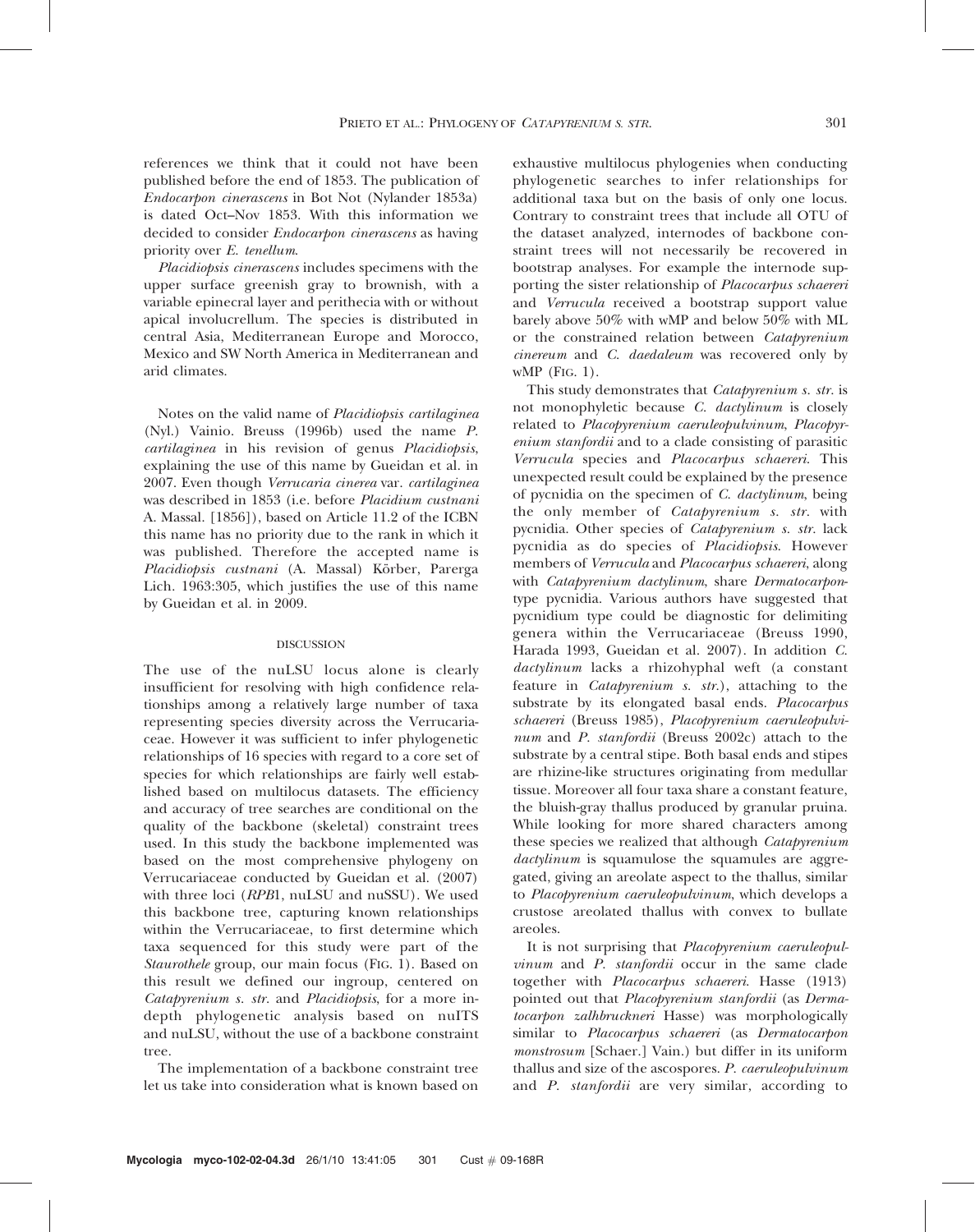Thomson (1987). Both species have a pale excipulum with only the mouth darkened, and the ascospores are larger in Placopyrenium stanfordii.

James et al. (2006) and Lawrey et al. (2007) have noted that genera within a given clade may have different life strategies. Verrucula species are parasitic, while *Placocarpus schaereri* has been reported to be parasitic only in the juvenile state (Zehetleitner 1978, Gueidan et al. 2009). However P. caeruleopulvinum, P. stanfordii and Catapyrenium dactylinum are not parasitic (Breuss 2000, 2002c, 2009). In our analysis the nonparasitic species formed a basal grade. The same evolutionary trend has been suggested to have taken place within the Verruculopsis group, according to Navarro-Rosinés et al. (2007).

Contrary to Placopyrenium caeruleopulvinum and P. stanfordii, P. trachyticum was found to belong to the Placopyrenium clade sensu Gueidan et al. (2007), here called Placopyrenium s. str. together with P. buceki and the recently combined P. canellum and P. fuscellum (Navarro-Rosinés et al. 2007). These members of Placopyrenium are characterized by having blackrimmed areoles or dark brown margins (Orange 2004, Breuss 2009). To date, Placopyrenium has been recognized as a monophyletic genus (Gueidan et al. 2007, 2009; Savic´ et al. 2008), but our results show the polyphyly of Placopyrenium s.l. A detailed study of this genus will be needed before proposing any taxonomical changes for species P. caeruleopulvinum, P. stanfordii and C. dactylinum.

Although the generic classification in family Verrucariaceae was based traditionally on ascospore septation (apart from structure of the thallus, presence or absence of hymenial alga, structure of the upper cortex and pycnidia; Zahlbruckner 1921–1922, Zschacke 1933–1934, Harada 1993, Breuss 1996a), recent molecular studies have shown that the ascospore type is often homoplasious and groups based on this character alone can result in polyphyly (Gueidan et al. 2007, 2009; Savić et al. 2008; Savić and Tibell 2009). Gueidan et al. (2007, 2009) questioned the monophyly of *Catapyrenium s. str.*, and Placidiopsis and suggested the possibility of combining these two genera into one genus. Results from our phylogenetic study support the recognition of Catapyrenium s. str. (excluding C. dactylinum) and Placidiopsis as distinct genera according to the traditional taxonomy of both genera (Breuss 1996a, b), with ascospore septation being a synapomorphic character for defining Placidiopsis.

In summary Catapyrenium s. str. is not monophyletic unless C. dactylinum is excluded from this genus and the same is true for *Placopyrenium* unless *P*. stanfordii and P. caeruleopulvinum are excluded, which we recommend for both genera but cannot implement formally until the affiliation of these excluded species is determined through a detailed systematic study focusing on the Verrucula-Placopyrenium-Wahlenbergiella clade. Species delimitation has been problematic between Placidiopsis cinerascens and P. tenella. We have observed that the diagnostic involucrellum trait is present in specimens of both clades (FIG. 2), even though this character is not always present in all perithecia in the same thallus. The development of the involucrellum may vary and depends on the development of the thallus, which also depends on ecological conditions, such as exposure and humidity, according to Savić et al.  $(2008)$  and Thüs  $(2002)$ . Because this character is not a constant feature we think it should not be employed for delimiting these two species. Both species were described by Nylander (1853a, b) who reported different ascospore lengths for these two species. In our study anatomical and morphological analyses have not shown differences between specimens of Placidiosis cinerascens and P. tenella other than the expected within species level of variation. Placidiopsis cinerascens and P. tenella cannot be distinguished genotypically or phenotypically. Thus, P. tenella is reduced to synonymy with P. cinerascens.

## ACKNOWLEDGMENTS

We are grateful for the aid of curators of BCN, COLO, DUKE, LI, NY and of C. Keller who loaned specimens, the critical comments of E. Gaya, B. Hodkinson and J. Miadlikowska, A. Escudero and R. García who provided statistical advice, R. Pérez who helped design PRI primers, A. Quintanar who helped with bibliographical search, O. Breuss for his useful comments and help and M. McMullen for the English revision. The authors also thank R. Belinchón, D. Martínez and J. Torres for help with fieldwork. This study was supported by research projects CGL2004-04795-C04-04, CGL2007-66066-C04-04 from the Spanish Ministry of Education and Science and a doctoral grant and support for two short stays in Natural History Museum Vienna and Duke University from Rey Juan Carlos University to M. Prieto.

### LITERATURE CITED

- Breslow NE, Clayton DG. 1993. Approximate inference in generalized linear mixed models. J Am Stat Assoc 88:9– 25.
- Breuss O. 1983. Eine neue Placidiopsis-Art (Lichenes, Verrucariaceae) aus Norwegen und den Alpen. Plant Syst Evol 142:247–250.
- -. 1985. On the lichen genera Placocarpus and Placidiopsis (Verrucariaceae). Plant Syst Evol 148:313– 315.
- -. 1990. Die Flechtengattung Catapyrenium (Verrucariaceae) in Europa. Stapfia 23:1–153.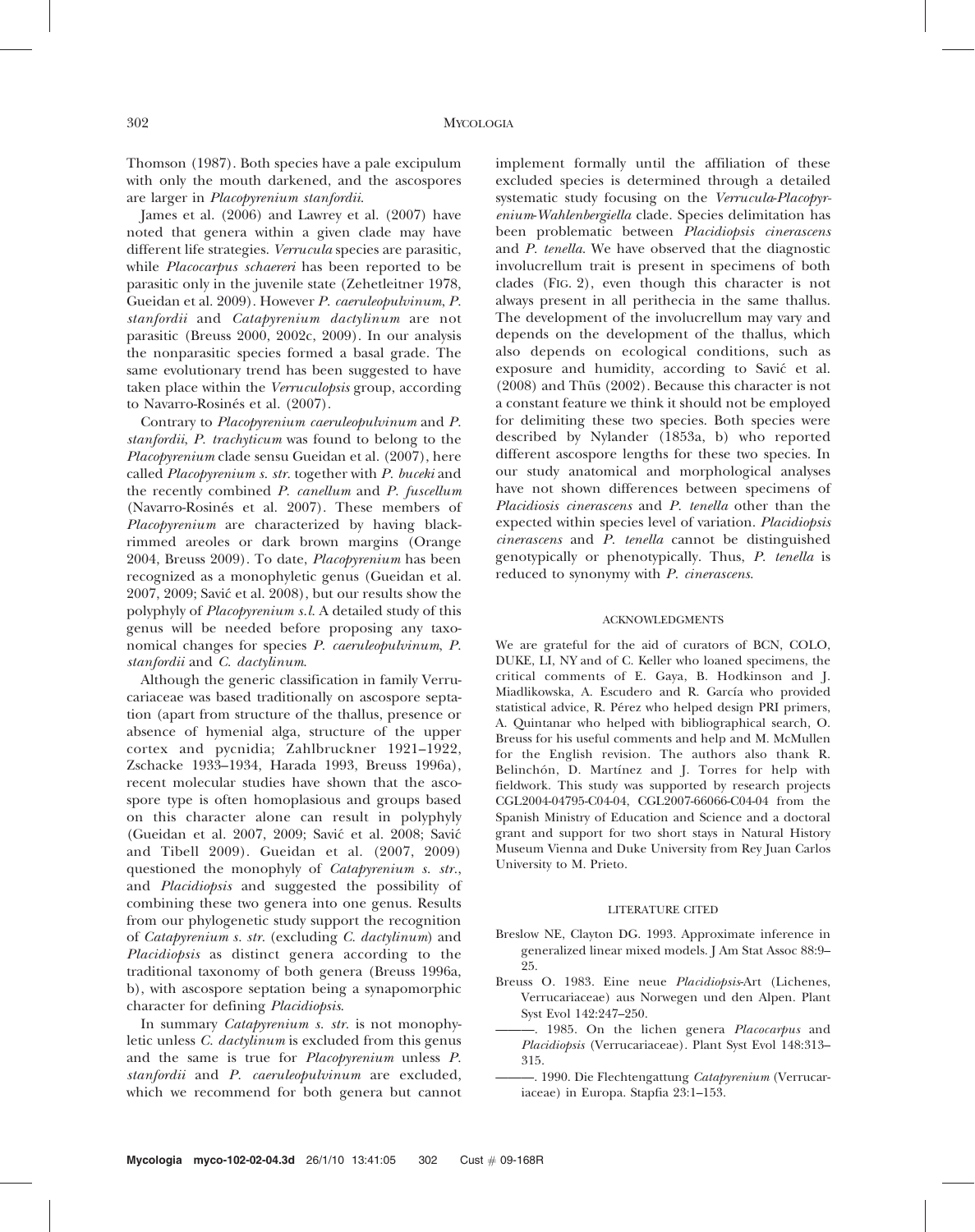———. 1994. Die flechtengattungen Catapyrenium und Placidiopsis (Verrucariaceae) in Nordafrika. Nova Hedwig 58:229–237.

- ———. 1996a. Ein verfeinertes Gliederungskonzept fu¨r Catapyrenium (lichenisierte Ascomyceten, Verrucariaceae) mit einem Schlüssel für die bisher bekannten Arten. Ann Naturhist Mus Wien 98:35–50.
- ———. 1996b. Revision der Flechtengattung Placidiopsis (Verrucariaceae).  $\ddot{\text{O}}$ st Z Pilz 5:65–94.
- —. 2000. A peculiar new *Catapyrenium* species (lichenized Ascomycetes, Verrucariaceae) from Mexico. Linzer Biol Beitr 32:1053–1055.
- -. 2001. Catapyrenium. In: McCarthy PM, ed. Flora of Australia. Vol. 58A, Lichens 3. Melbourne, Australia: ABRS/CSIRO. p 160–161.
- ———. 2002a. Catapyrenium. In: Nash TH III, Ryan BD, Gries C, Bungartz F, eds. Lichen flora of the greater Sonoran Desert region I. Tempe: Lichens Unlimited, Arizona State University. p 125–128.
- -. 2002b. Placidiopsis. In: Nash TH III, Ryan BD, Gries C, Bungartz F, eds. Lichen flora of the greater Sonoran Desert region I. Tempe: Lichens Unlimited, Arizona State University. p 383–384.
- ———. 2002c. Placopyrenium. In: Nash TH III, Ryan BD, Gries C, Bungartz F, eds. Lichen flora of the greater Sonoran Desert region I. Tempe: Lichens Unlimited, Arizona State University. p 393–397.
- -. 2009. A synopsis of the lichen genus Placopyrenium (Verrucariaceae), with descriptions of new taxa and key to all species. Bibl Lichenol 99:93–112.

-, Hansen ES. 1988. The lichen genera Catapyrenium and Placidiopsis in Greenland. Plant Syst Evol 159:95– 105.

- Cannone JJ, Subramanian S, Schnare MN, Collett JR, D'Souza LM, Du Y, Feng B, Lin N, Madabusi LV, Muller KM, Pande N, Shang Z, Yu N, Gutell RR. 2002. The comparative RNA Website (CRW): an online database of comparative sequence and structure information for ribosomal, intron, and other RNA. BMC Bioinformatics 3:2–15.
- Crespo A, Blanco O, Hawksworth DL. 2001. The potential of mitochondrial DNA for establishing generic concepts in the parmeliod lichen. Taxon 50:807–819.
- Felsenstein J. 1981. A likelihood approach to character weighting and what it tells us about parsimony and compatibility. Biol J Linn Soc 16:183–196.
- ———. 1985. Confidence limits on phylogenies: an approach using the bootstrap. Evolution 39:783–791.
- Gueidan C, Roux C, Lutzoni F. 2007. Using a multigene phylogenetic analysis to assess generic delineation and character evolution in Verrucariaceae (Verrucariales, Ascomycota). Mycol Res 111:1145–1168.
- ———, Savic´ S, Thu¨s H, Roux C, Keller C, Tibell L, Prieto M, Heiðmarsson S, Breuss O, Orange A, Fröberg L, Amtoft Wynns A, Navarro-Rosinés P, Krzewicka B, Pykälä J, Grube M, Lutzoni F. 2009. Generic classification of the Verrucariaceae (Ascomycota) based on molecular and morphological evidence: recent progress and remaining challenges. Taxon 58:184–208.
- Harada H. 1993. A taxonomic study on Dermatocarpon and

its allied genera (Lichenes, Verrucariaceae) in Japan. Nat Hist Res 2:113–152.

- Harris RC. 1979. The genus Placidiopsis Beltr. (Lichenized Ascomycetes) new to North America as Placidiopsis minor sp. nov. Michigan Bot 18:57–58.
- Hasse HE. 1913. Additions to the lichen flora of southern California VIII. Bryologist 16:1–2.
- Hofstetter V, Miadlikowska J, Kauff F, Lutzoni F. 2007. Phylogenetic comparison of protein-coding versus ribosomal RNA-coding sequence data: a case study of the Lecanoromycetes (Ascomycota). Mol Phylogenet Evol 44:412–426.
- Huelsenbeck JP, Ronquist F. 2001. MrBayes: Bayesian inference of phylogenetic trees. Bioinformatics 17: 754–755.
- Ihlen PG, Ekman S. 2002. Outline of phylogeny and character evolution in Rhizocarpon (Rhizocarpaceae, lichenized Ascomycota) based on nuclear ITS and mitochondrial SSU ribosomal DNA sequences. Biol J Linn Soc 77:535–546.
- James TY, Kauff F, Schoch C, Matheny B, Hofstetter V, Cox CJ, Celio G, Gueidan C, Fraker E, Miadlikowska J, Lumbsh T, Rauhut A, Reeb V, Arnold A, Amtoft A, Stajich JE, Hosaka K, Sung G, Johnson D, O'Rourke B, Crockett M, Binder M, Curtis JM, Slot JC, Wang Z, Wilson AW, Schueller A, Longcore JE, O'Donnell K, Mozley-Standridge S, Porter D, Letcher PM, Powell MJ, Taylor JW, White MM, Griffith GW, Davies DR, Humber RA, Morton JB, Sugiyama J, Rossman AY, Rogers JD, Pfister DH, Hewitt D, Hansen K, Hambleton S, Shoemaker RA, Kohlmeyer J, Volkmann-Kohlmeyer B, Spotts RA, Serdani M, Crous PW, Hughes KW, Matsuura K, Langer E, Langer G, Untereiner WA, Lücking R, Budel B, Geiser DM, Aptroot DM, Diederich P, Schmitt I, Schultz M, Yahr R, Hibbett DS, Lutzoni F, Mclaughlin DJ, Spatafora JW, Vilgalys R. 2006. Reconstructing the early evolution of Fungi using a six-gene phylogeny. Nature 443:818–822.
- Janex-Favre MC, Wagner J. 1986. Recherches ontogéniques et structurales sur les pycnides des Dermatocarpacées (Pyrenolichens). Bull Soc Mycol Fr 102:161–182.
- Kauff F, Miadlikowska J, Lutzoni F. 2003. Arc: a program for ambiguous region coding. v 1.5. Durham, North Carolina: Duke University. http://www.lutzonilab.net/ downloads
- Kjer KM. 1995. Use of rRNA secondary structure in phylogenetic studies to identify homologous positions: an example of alignment and data presentation from frogs. Mol Phylogenet Evol 4:314–330.
- Lawrey JD, Binder M, Diederich P, Molina MC, Sikaroodi M, Ertz D. 2007. Phylogenetic diversity of lichen-associated homobasidiomycetes. Mol Phylogenet Evol 44:778–789.
- Littell RC, Milliken GA, Stroup WW, Wolfinger RD. 1996. SAS system for linear models. Cary, North Carolina: SAS Institute Inc.
- Lutzoni F, Wagner P, Reeb V, Zoller S. 2000. Integrating ambiguously aligned regions of DNA sequences in phylogenetic analyses without violating positional homology. Syst Biol 49:628–651.
- Maddison WP, Maddison DR. 2003. MacClade: analysis of